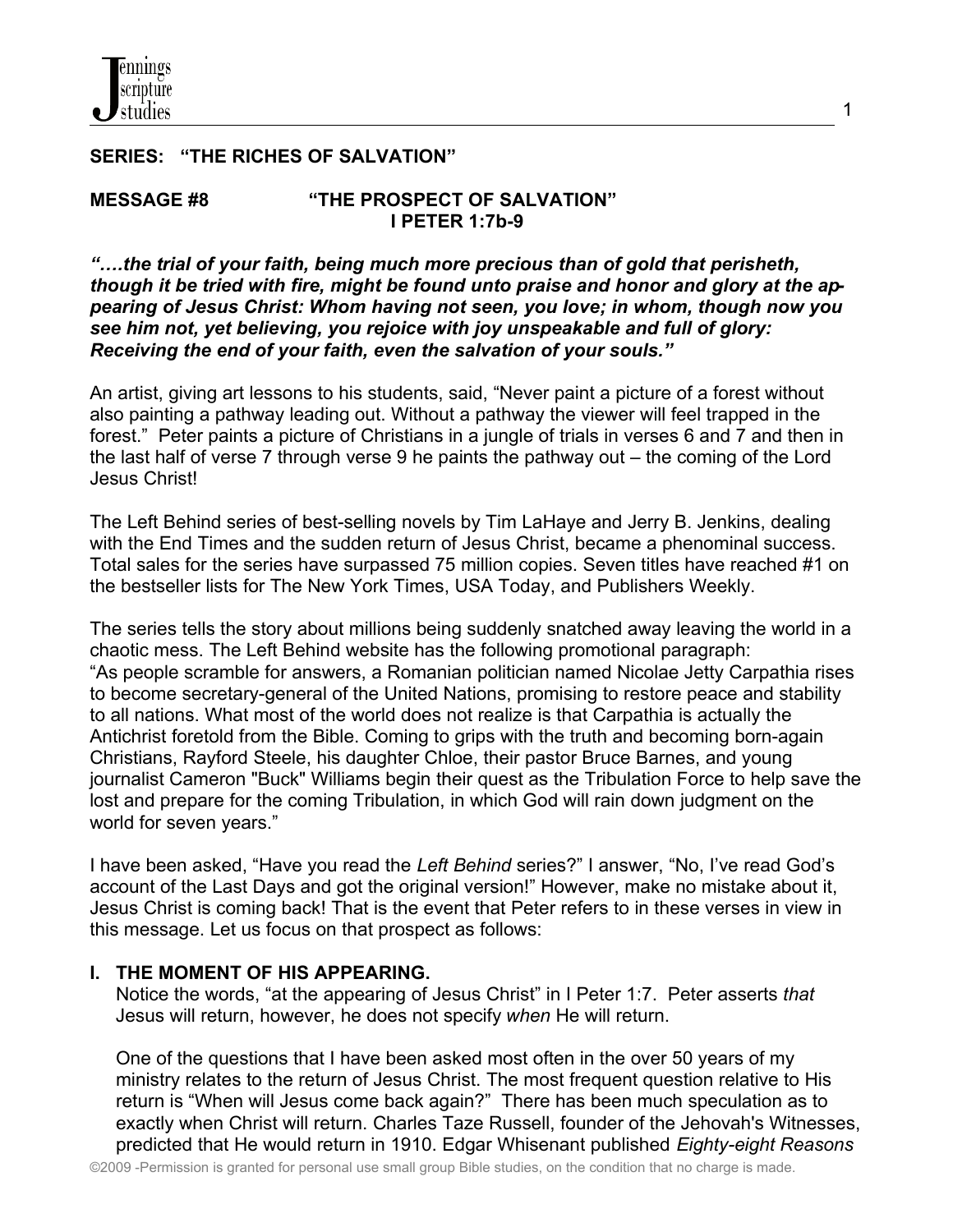*Why the Rapture Will Be in 1988*, and sold thousands of copies. Harold Camping wrote the book *1994?* in which he predicted the end would come on September 6, 1994. Let us not speculate but investigate what the Scriptures say about our Lord's coming.

# **A. The Scriptures And The Advent Of Christ.**

 When we stick strictly to what God has revealed in His Word about the return of Lord we learn that the date for the Lord's return is:

## *Unknown.*

 The prognosticators have overlooked, or deliberately ignored, what Matthew 24:36 says about the moment of Christ's return: "No one knows about that day or hour, not even the angels in heaven, nor the Son, but only the Father."

- *Unexpected.* Matt. 24:44 "be ready, for the Son of Man is coming at an hour you do not expect."
- *Unannounced.*

 I Thess. 5:2 "The day of the Lord will come just like a thief in the night." Revelation 16:15 – "Behold, I come as a thief. Blessed is he that watches, and keeps his garments, lest he walk naked, and they see his shame."

 He is coming regardless of the sensationalist's pronouncements or the skeptics protestations. Some golden daybreak, Jesus will come!

# **B. The Scriptures And The Assignment For Christians.**

Our assignment in view of the imminent coming of Christ is basically two-fold:

# *- We are to be ready ourselves.*

 No one knows when Jesus will return, so everyone must be ready, beginning with God's people. Look with me at Romans 13:11-13 wherein Paul writes to the church in Rome:

 "Knowing the time, that now it is high time to awake out of sleep: for now is our salvation nearer than when we believed. The night is far spent, the day is at hand: let us therefore cast off the works of darkness, and let us put on the armor of light. Let us walk honestly, as in the day; not in rioting and drunkenness, not in chambering and wantonness, not in strife and envying."

Getting ready for Christ's return according to those verses in Romans 13 means:

- **\*** Be aware! "knowing the time";
- **\*** Be awake! "it is high time to awake out of sleep";
- **\*** Be alarmed! "now is our salvation nearer that when we believed";
- **\*** Be armed! "cast off the works of darkness -put on the armor of light";
- **\*** Be active! "walk honestly, as in the day ….."

 **ILLUST.** A family was packing suit-cases and loading the car for a trip to Grand mother's house. The little girl said, "Daddy, are we going to heaven someday?" Dad ©2009 -Permission is granted for personal use small group Bible studies, on the condition that no charge is made.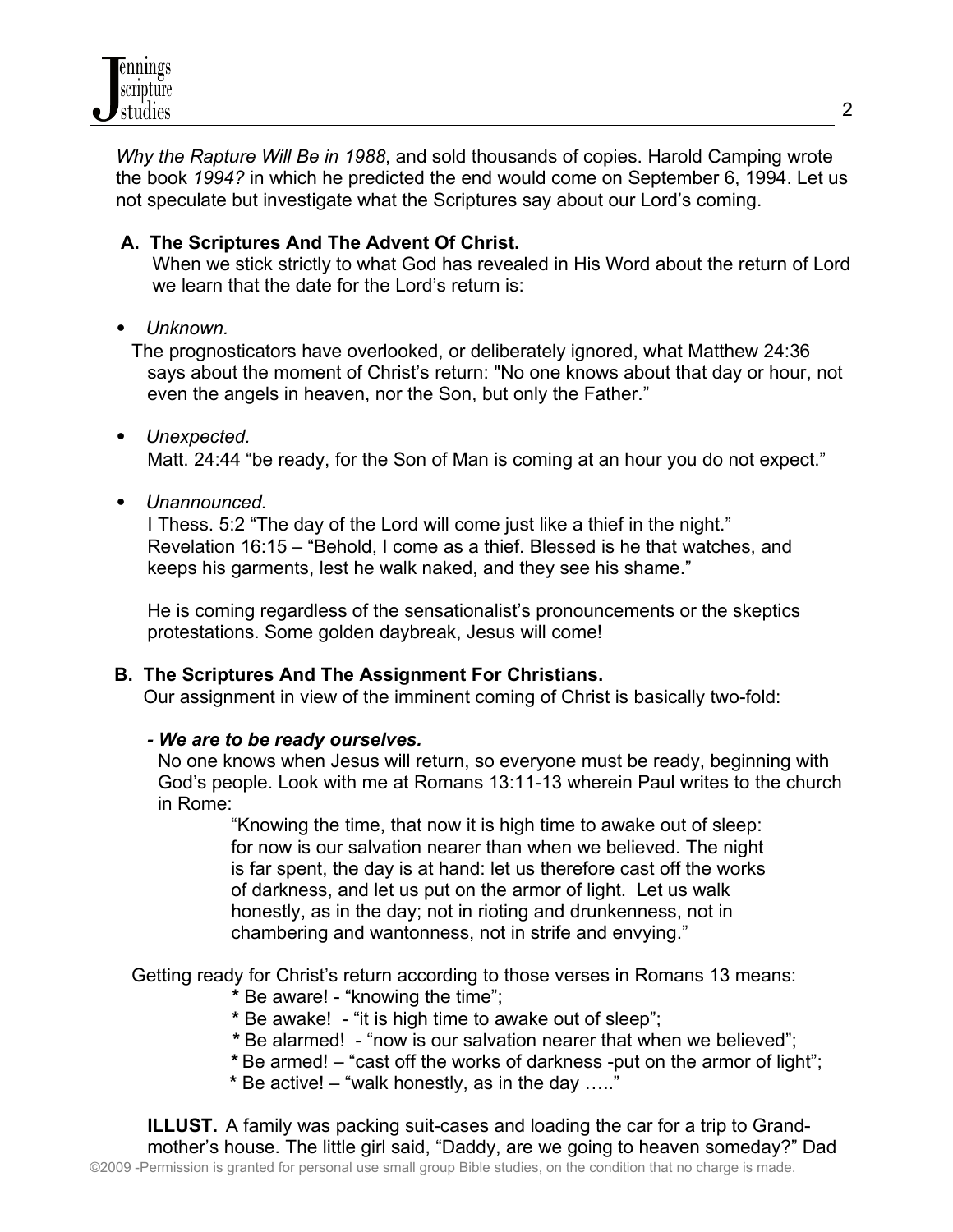

 replied, "Why sure, darling, why do you ask?" "Well", said the daughter, "when we want to go to Grandmother's house we get ready to go. But I don't see us getting ready to go to heaven and the preacher talks about it all the time!"

#### **-** *We are to be reaching others***.**

We must warn others to "flee from the wrath to come." (Matt. 3:7; Luke 3:7) The Great Commission in Matthew 28 and the charge to the early church in Acts 1:8 were given with a view to preparing people for the Lord's return. The early Christians took this truth seriously and so they lived in the daily expectation of Jesus' impending return going far and wide spreading the Good News of salvation in Jesus Christ. They wanted to be found doing what they would be doing if they knew that Jesus would be coming back that day. They wanted everyone they knew to be right with God, today. They had a passion for missions and evangelism, for they knew the time was short.

**ILLUST.** There is a story about the time the devil had a meeting of his demons to decide how best to deceive men and women. One said, "Let's tell them there's no heaven," but the devil said that wouldn't work, that God has put heaven in every heart and we know it's real. Another said, "Let's tell them there's no hell," but the devil said that people know wrong must be punished, so that won't work. Finally a third said, "Let's tell them there's no hurry." And they did. And they still do!

### **II. THE MANNER OF HIS APPEARING.**

We earthlings always want to know the "how" of everything, don't we? I suppose that is part of our being presently limited to time and space. Inquisitiveness about spiritual truths is good. God knew that we would want to know how He would accomplish all that He promised. For example:

 The Virgin Mary asked, "How shall this be?" (Luke 1:34); Nicodemus asked, "How can a man be born the second time?" (John 3:4); The Jews asked, "How can this man give us his flesh to eat?" (John 6:52); The blind man's neighbors asked, "How were thine eyes opened?" (John 9:10) Hebrews asks, "How shall we escape, if we neglect so great salvation?" (Heb.2:3); The martyrs in heaven ask, the question that some of us ask, "How long, O Lord?" (Rev. 6:10) referring to the final judgment. (The answers to the "How?" questions make a good Bible study series.)

 Paul anticipated a question about the coming of the Lord and the resurrection: "But some man will say, How are the dead raised up? and with what body do they come?" (I Cor. 15:35) In answering the "How?" question in relation to the coming of the Lord, we must, of necessity, talk about the *manner* of His appearing.

 The Second Coming of the Lord is in two phases: He comes *for* His own before He comes *with* His own. Explanation:

### **A. He Comes For His Own – This Is Called The Rapture.**

 "For the Lord himself shall descend from heaven with a shout, with the voice of the archangel, and with the trump of God: and the dead in Christ shall rise first: Then we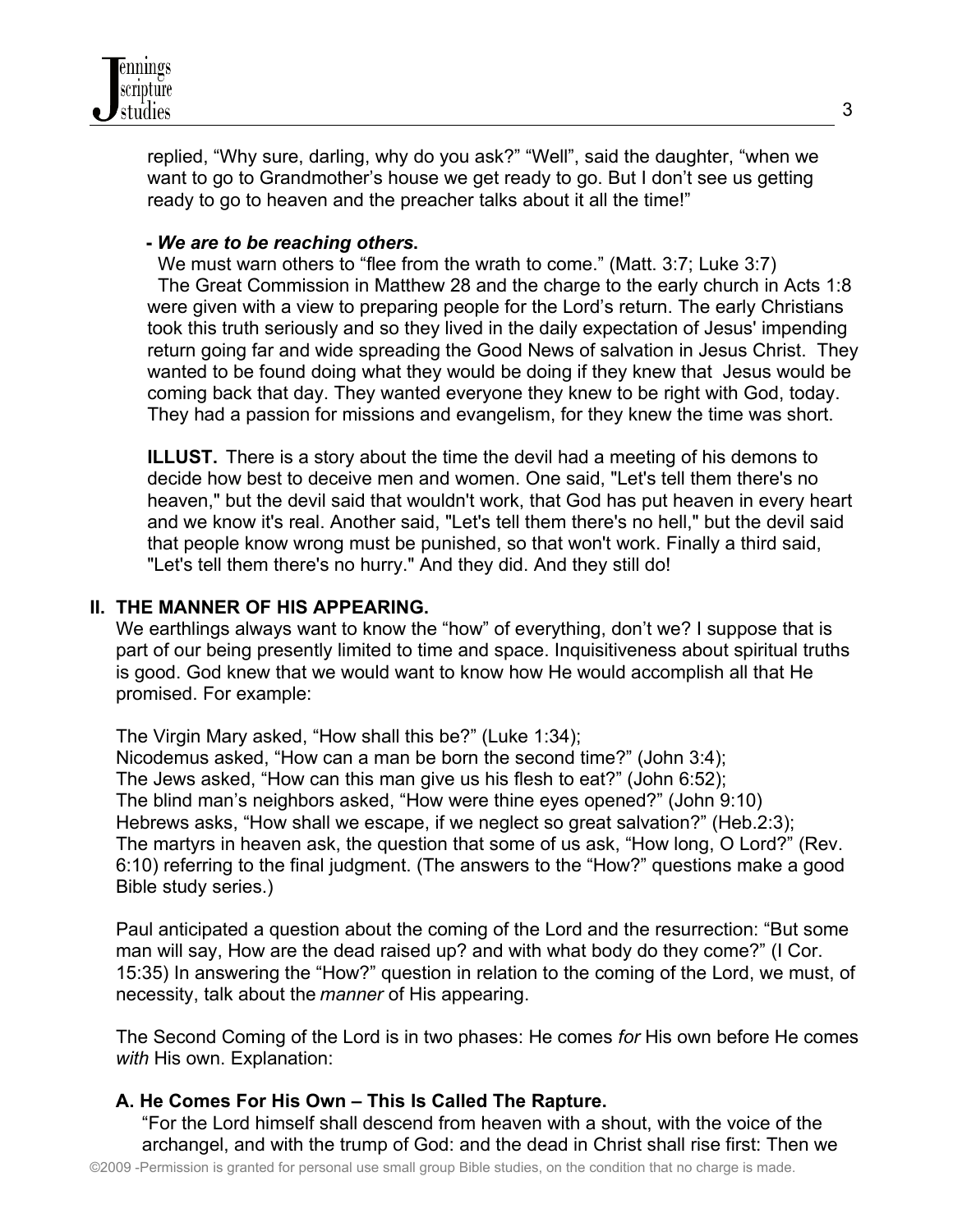which are alive and remain shall be caught up together with them in the clouds, to meet the Lord in the air: and so shall we ever be with the Lord. Wherefore comfort one another with these words." (I Thess.4:16-18)

 The "coming" to which Paul refers in the above verses is called "The Rapture." The English word "rapture" does not occur in the Bible. Theologians have used the Latin word "rapto" , (the English is "rapture") which means "to seize, carry off, to be caught up," to convey the truth of the passage. This is the Lord coming for His church.

### **B. He Comes With His Own – This Is Called The Revelation.**

 Peter refers to "*the appearing of Jesus Christ"* in verse 7. The Greek word trans lated "*appearing"* is "*apocalupsis"* and means, "uncovering, unveiling, revelation." The same word is translated "revelation" in Rev.1:1 where we read, "The Revelation of Jesus Christ." The rapture of the saints and the revelation of the Savior are two separate events.

 In Enoch's prophecy recorded in Jude verse 14-15 we read, "Behold, the Lord comes with ten thousands of his saints, to execute judgment...." At the "rapto" He comes for His own; at the "*apocalupsis"* He comes with His own. At the revelation He comes "to execute judgment upon sinners." At the rapture He comes to catch away His saints. He must come "*for"* His saints before He can come "*with"* His saints! These are two different phases of the Second Coming of Jesus Christ.

 Warning! A cataclysmic event is about to take place that will shock the world. There will be the disappearance of millions of people instantly from all over the earth. Cemeteries will be destroyed as graves open and people long dead come to life only to disappear again into the heavens. Seven years later, Christ will descend again from the heavens. John describes the scene:

 "And I saw heaven opened, and behold a white horse; and he that sat upon him was called Faithful and True, and in righteousness he doth judge and make war. His eyes were as a flame of fire, and on his head were many crowns; and he had a name written, that no man knew, but he himself. And he was clothed with a vesture dipped in blood: and his name is called The Word of God. And the armies which were in heaven followed him upon white horses, clothed in fine linen, white and clean. And out of his mouth goeth a sharp sword, that with it he should smite the nations: and he shall rule them with a rod of iron: and he treadeth the winepress of the fierceness and wrath of Almighty God. And he hath on his vesture and on his thigh a name written, KING OF KINGS, AND LORD OF LORDS." (Rev. 19:11-16)

 This is the "appearing" of Christ to which Peter refers. When this event takes place I want to be "up there" with Christ looking down; not "down here" looking up!

# **III. THE MEANING OF HIS APPEARING.**

 The meaning of the Lord's coming will be vastly different depending upon whether one is ©2009 -Permission is granted for personal use small group Bible studies, on the condition that no charge is made.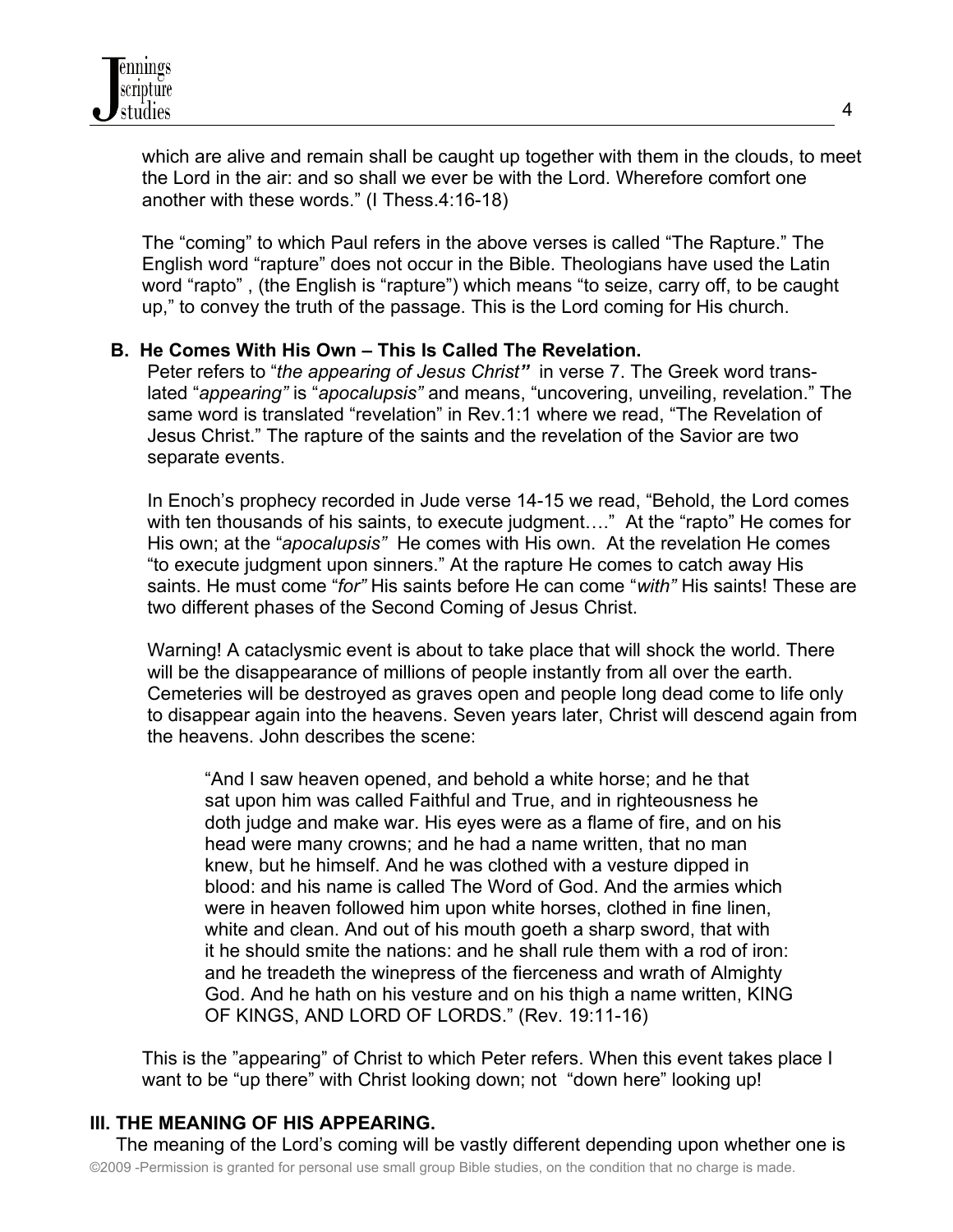

 saved or lost at the time of Christ's coming. Below are listed seven things His advent will mean:

### **A. Retribution.**

"The Lord himself shall be revealed from heaven In flaming fire taking vengence on them that know not God, and that obey not the gospel of our Lord Jesus Christ. Who shall be punished with everlasting destruction from the presence of the Lord." (2 Thess.1:8-9)

 Jude writes, He comes "To execute judgment upon all, and to convince all that are ungodly among them of all their ungodly deeds which they have ungodly committed, and of all their hard speeches which ungodly sinners have spoken against him." (v.15)

 At the Revelation of the Lord Jesus, the wrath of God will be exercised. Today, God extends mercy, but the time is coming when the age of Grace will be ended and Judgment Day will come. This is what the unsaved have to look forward to. It won't be a happy time for those who do not know Christ. It's so sad to think about the terrible end of those not ready to meet Him. God help us to get the Gospel out to the ends of the earth!

 However, for the saved, that is those born-again, the church of Jesus Christ, the meaning of the Savior's return is totally different. It means, among other things:

#### **B. Resurrection**.

 "Behold, I show you a mystery; we shall not all sleep, but we shall all be changed, in a moment, in the twinkling of an eye, at the last trump: for the trumpet shall sound, and the dead shall be raised incorruptible, and we shall be changed." (I Cor.15:51-52)

#### **C. Rapture.**

 That is, the Redemption of our bodies. "we wait eagerly …for the redemption of our bodies." (Rom.8:23) also I Thess. 4:16.

#### **D. Reunion.**

"Caught up together" (I Thess. 4:16-17) and reunited with loved ones long dead.

#### **E. Review.**

 "We must all appear before the judgment seat of Christ; that every one may receive the things done in his body, according to that he hath done, whether it be good or bad." (2 Cor. 5:10)

### **F. Rewards**.

 "Behold, I come quickly; and my reward is with me, to give every man according as his work shall be." (Rev.22:12)

### **G. Reigning**.

"And they shall reign for ever and ever." (Rev.22:5)